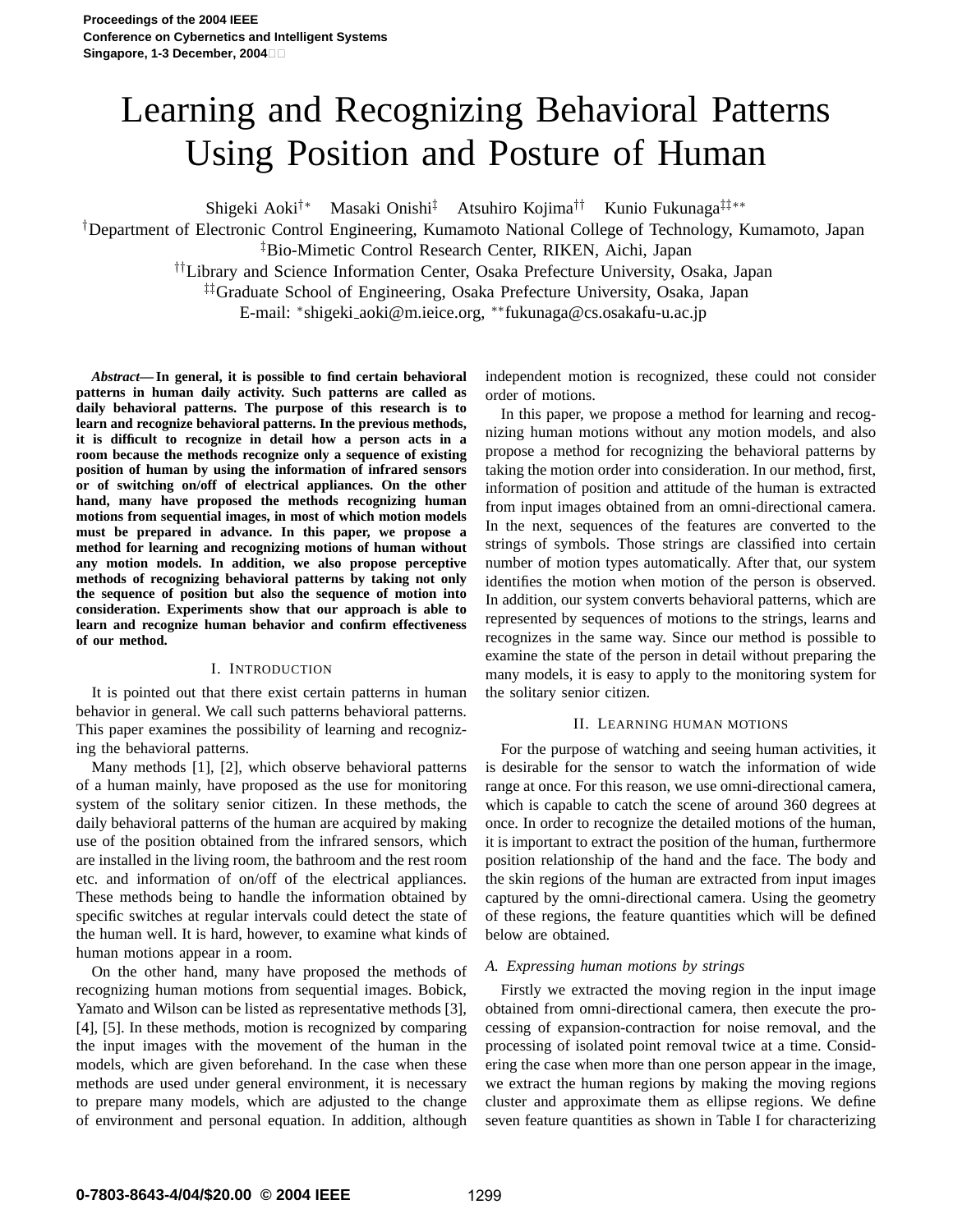TABLE I FEATURE QUANTITIES FOR HUMAN MOTIONS.

| feature quantity             | corresponding<br>feature   | number of<br>dimentions |
|------------------------------|----------------------------|-------------------------|
| COG of moving regions        | person's position          |                         |
| pixels of moving regions     | degree of motion           |                         |
| distribution of regions      | person's pose              |                         |
| COG of skin regions          | face and hands postions    |                         |
| pixels of skin regions       | person's direction         |                         |
| distribution of skin regions | relative position of skins | 4                       |
| number of persons            | number of persons          |                         |

human motions. For example, the center of gravity (COG), the number of pixels, and the distribution of the moving regions indicate position and attitude of the human.

The feature extracted with above method is expressed by a vector with 15 dimensions. The dimensions of these features are reduced by making use of eigenspace method. In the next, after clustering on the eigenspace, each cluster is labeled. The system projects the feature parameters on the eigenspace when motion of the human is observed, and examines a Mahalanobis distance from each of clustering. After obtaining the label of clustering which is shortest from the point of observed motion, the system represents the motion of human by the string of labels. Here, we assume that the duration of one motion is from the start time of extracting feature parameters to the time of disappearing of them.

## *B. Learning and recognizing motions*

Using the method for representing the motion by the string of labels described above, the system produces the similar string in the case when the similar motion appeared. For example, similar strings are observed in the case when a person moves from a bed to a table many times. But the different strings appear when the person moves from the table to a bathroom. In the case when let all the strings apply a HMM (Hidden Markov Model), the likelihood gets high even if the different string from the learning strings is given. To prevent this kind of problem, it is necessary to prepare the same number of HMMs as the number of different motions. It is difficult to know the number of different motions in advance. In our approach, we classify the motions using the likelihood of given number of HMMs.

Learning algorithm of motion is shown as follows.

## **[An algorithm for learning motions.]**

**(Step1)** Compose a HMM using all of the observed strings as the learning strings.

**(Step2)** Obtain all of the likelihood of learning strings for a composed HMM. Plotting these data on this axis we obtain a histogram.

**(Step3)** Search for the minimum value around the standard value, which is calculated by applying discriminant analysis to the distribution of histogram, and let it be the threshold.

**(Step4)** The set of strings is classified into 2 types by comparing the threshold value with each likelihood of strings. And, the flag of "0" is attached to the set of strings



Fig. 1. An algorithm of learning motions.

under the threshold value, the flag of "1" is attached to the set of strings above the threshold value.

Figure 1 (a) shows the flow of the processing from **(Step1)** to **(Step4)**. The circle in the figure shows the string, which corresponds to one motion. It is plotted with the likelihood of HMM as the axis. The dotted line of black shows the histogram, and the gray dotted line shows the threshold value, which is calculated with **(Step3)**. In addition,  $Flag: \{0\}$ ,  $Flag: \{1\}$  shown in the figure express the flag, which is attached to the set of strings. The set of motions appeared during learning period can be divided into 2 types by the processing described above.

**(Step5)** Compose the HMM using strings included in the set, which is the one of sets.

**(Step6)** Calculate the likelihood of all strings. All the strings are projected to the space where the each axis is given by the likelihood of each HMM, and obtain the basis vector applying PCA (Principal Composed Analysis) to the space obtained above.

**(Step7)** Compose the sub-space using the basis axis of which rate of cumulative contribution exceeds threshold value. Calculate the threshold values of each basis axis same as **(Step3)**, the flag is attached to each string.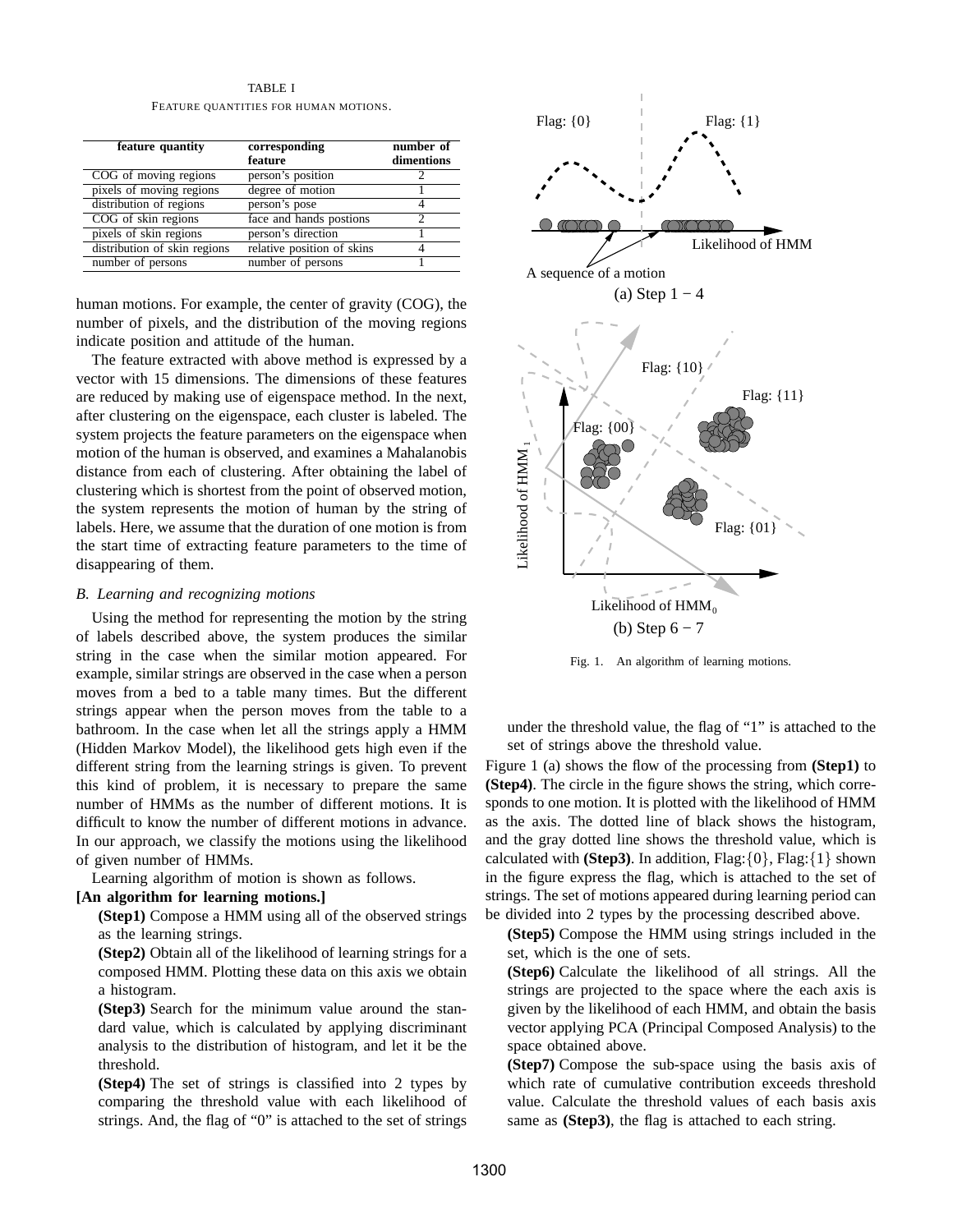**(Step8)** Iterate the **(Step5)** through **(Step7)** until the set of strings does not differ from previous loop processing.

Figure 1 (b) shows the flow of the processing at the 1st loop. The circle shows the string of motion, and is plotted on the 2-dimension plane of which axes show the likelihood of two HMMs. The axis shown by gray line expresses the basis vector obtained by PCA, and the flag of each string is decided by comparing with the threshold of each axis. Then the figure shows that the motions during learning period are classified into 4 types (Flag: $\{00\}$ , Flag: $\{01\}$ , Flag: $\{10\}$ , Flag $\{11\}$ ). It is difficult to know the number of motion types in advance. In other word, it is hard to know what number classification of the motions is suitable in advance. Therefore iterate **(Step6)** and **(Step7)** until condition of **(Step8)** is satisfied. Increase the number of axes of classification space by increasing the number of HMMs at each step. With this processing, it is possible to classify the motions robustly.

Retain the HMMs, the basis vectors, threshold values, which are calculated at above processing and the flag (for example in Figure1 (b), all sets other than  $\{10\}$ ) of which set contains the string more than threshold.

To recognize the motion, the system calculates the likelihood of the input string for all HMMs, and then obtains the flag using the flag space with the basis axis. Comparing this flag with the flags of motions, the system recognizes the motion corresponding to the string. The system decides to be non-daily motion in the case when the input flag does not correspond to any retained flags.

## III. LEARNING AND RECOGNIZING BEHAVIORAL PATTERNS

Section **II** describes the recognition method for the independent motion such as "The human walked from the bed to the refrigerator." and "The human walked from the refrigerator to the table." etc. It can be considered that there is a relationship between motions, which are done within short time. For the example mentioned above, it is natural to think "The human moves to take the food and beverage in the refrigerator, and has the meal at the table." In addition, it can be considered that the motions within short time are regular and habitual motions. This section describes the method for learning and recognizing behavioral patterns considering the order of motions.

First, in order to express behavioral patterns by string, the system labels each motion. In the next, sequence of observed motions is converted to the string of behavioral pattern. The system learns all of strings given by observed behavioral patterns on the basis of the algorithm described in section **II-B**. Each flag obtained by learning corresponds to a behavioral pattern of human.

Also, the method of section **II-B** is applied when recognizing which kind of input behavioral pattern is. The system obtains the flag of the observed behavioral pattern. The input behavioral pattern can be decided to be the pattern with the some flag. When the same flag does not exist, input pattern is considered non-daily behavioral pattern.

## TABLE II RESULTS OF LEARNING.

| class          | resulted flags     | corresponding motions |    |       |  |    |
|----------------|--------------------|-----------------------|----|-------|--|----|
|                |                    | A1                    | A2 | $A_3$ |  | Aя |
| $a_1$          | ${00100011111011}$ | 24                    |    |       |  |    |
| a <sub>2</sub> | ${00110011111011}$ | 3                     |    |       |  |    |
| $a_3$          | ${00100011111111}$ |                       |    |       |  |    |
| $a_4$          | ${00100011111101}$ |                       |    |       |  |    |
| $a_5$          | ${10100011111011}$ |                       |    |       |  |    |
| $a_6$          | {10100101101011}   |                       | 24 |       |  |    |
| $a_7$          | 10100001101011}    |                       |    |       |  |    |
| $a_8$          | 10100001101111}    |                       |    |       |  |    |
| $a_9$          | ${00100111111001}$ |                       | 1  |       |  |    |
| $a_{10}$       | ${00000011100001}$ |                       |    | 29    |  |    |
| $a_{11}$       | ${00000011101001}$ |                       |    |       |  |    |
|                |                    |                       |    |       |  |    |
|                |                    |                       |    |       |  |    |
| $a_{26}$       | ${10110101101011}$ |                       | 3  |       |  | 12 |
| $a_{27}$       | 10110101100011}    |                       |    |       |  | 15 |
| $a_{28}$       | ${00110101101011}$ |                       |    |       |  |    |
| $a_{29}$       | 10100101101111}    |                       |    |       |  |    |
| $a_{30}$       | 10110101100010}    |                       |    |       |  |    |

TABLE III RESULTS OF RECOGNITION OF MOTIONS.

|                  | results of recognition |                  |       |                         |                  |
|------------------|------------------------|------------------|-------|-------------------------|------------------|
| class            | $\overline{A_1}$       | $\overline{A}_2$ | $A_3$ |                         | $\overline{A}_8$ |
| $a_1$            | 15                     |                  |       |                         |                  |
| $a_2$            | 1                      |                  |       |                         |                  |
| $a_3$            | $\overline{c}$         |                  |       |                         |                  |
| $a_4$            |                        |                  |       |                         |                  |
| $a_5$            |                        |                  |       |                         |                  |
| $a_6$            |                        | $\overline{15}$  |       |                         | 1                |
| $a_7$            |                        |                  |       |                         |                  |
| $a_8$            |                        |                  |       |                         |                  |
| $\mathfrak{a}_9$ |                        |                  |       |                         |                  |
| $a_{10}$         |                        |                  | 20    |                         |                  |
| $a_{11}$         |                        |                  |       |                         |                  |
|                  |                        |                  |       |                         |                  |
|                  |                        |                  |       |                         |                  |
| $a_{26}$         |                        | ī                |       |                         | 9                |
| $a_{27}$         |                        |                  |       |                         | 9                |
| $a_{28}$         |                        |                  |       |                         | $\mathbf{1}$     |
| $a_{29}$         |                        |                  |       |                         |                  |
| $a_{30}$         |                        |                  |       |                         |                  |
| non-daily        | $\overline{2}$         | 4                |       | $\overline{\mathbf{3}}$ |                  |

## IV. EXPERIMENTS AND DISCUSSIONS

To examine our approach, we made an experiment on learning and recognizing the human motions, and the behavioral patterns. Images are taken from omni-directional camera, which is placed the center of the laboratory with the resolution of  $320 \times 240$  pixels. In the first, we experimented in regard to the learning and recognizing motions. 8 types of motions  $(A_1 \sim A_8)$ , which are shown in Figure 2, are used for learning and recognizing experiment. The white curve line in the figure shows the trajectory of position of human. However, scene  $A_2$  and scene  $A_8$  shows the same trajectory except different attitude.

30 times of motions for each scene were done, and the system used them as learning motions. As results, the motions are classified into 30 types, which are shown in Table II. Another 20 motions for each scene were used for the